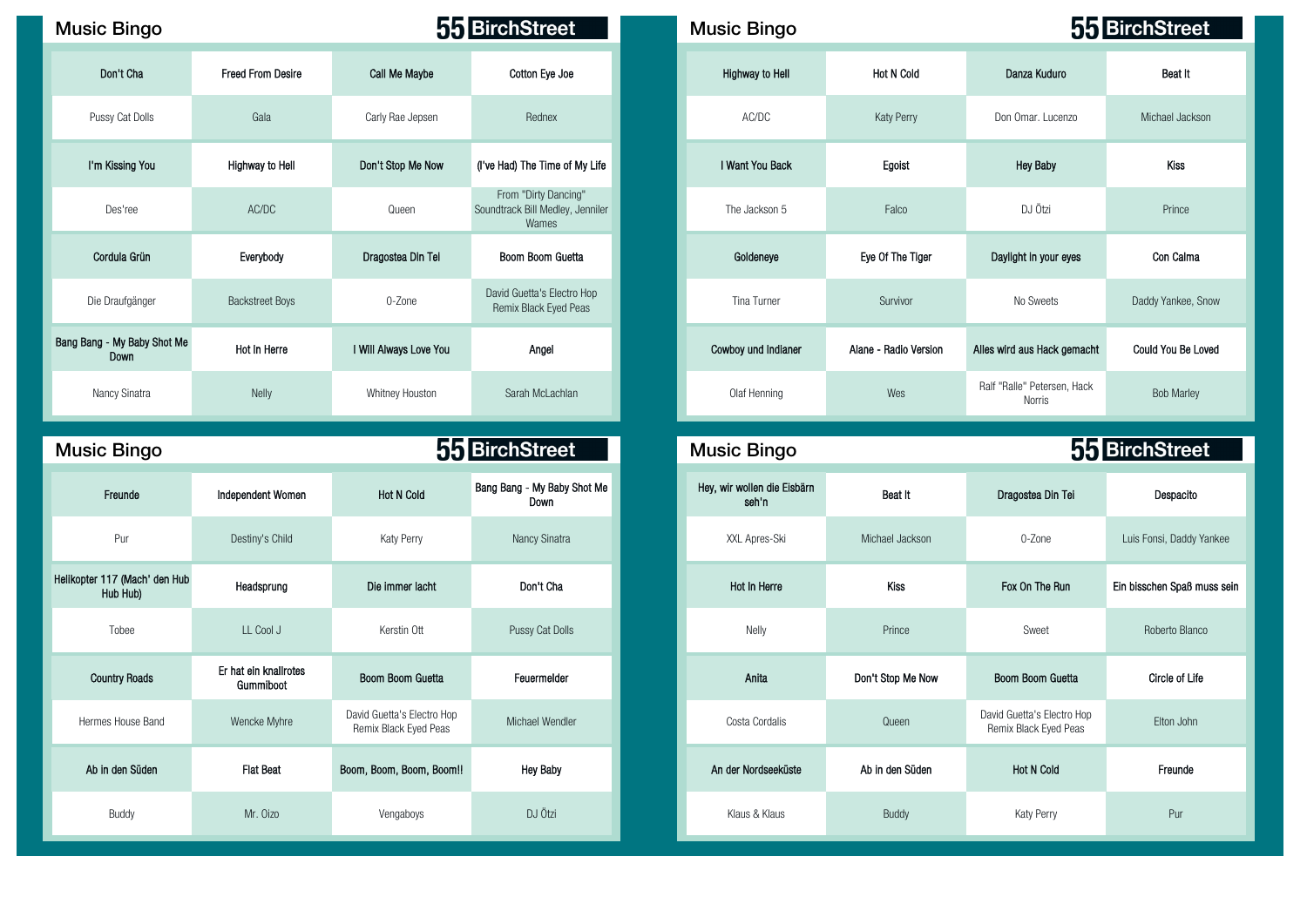|  | <b>Music Bingo</b> |
|--|--------------------|
|  |                    |

| <b>Music Bingo</b>                                  |                   |                   | 55 BirchStreet           | <b>Music Bingo</b>                                  |                          | 55 BirchStree                        |                              |  |
|-----------------------------------------------------|-------------------|-------------------|--------------------------|-----------------------------------------------------|--------------------------|--------------------------------------|------------------------------|--|
| Boom Boom Guetta                                    | Ghostbusters      | Goldeneye         | Happy                    | <b>Freed From Desire</b>                            | Firework                 | Hey, wir wollen die Eisbärn<br>seh'n | Born To Be W                 |  |
| David Guetta's Electro Hop<br>Remix Black Eyed Peas | Ray Parker Jr.    | Tina Turner       | <b>Pharrell Williams</b> | Gala                                                | <b>Katy Perry</b>        | XXL Apres-Ski                        | Steppenwolf                  |  |
| I Have Nothing                                      | <b>Firework</b>   | <b>Hey Baby</b>   | Die immer lacht          | <b>Blurred Lines</b>                                | Happy                    | Just Can't Get Enough                | Beat It                      |  |
| Whitney Houston                                     | <b>Katy Perry</b> | DJ Ötzi           | Kerstin Ott              | Robin Thicke                                        | <b>Pharrell Williams</b> | Depeche Mode                         | Michael Jacks                |  |
| Gangnam Style                                       | <b>Hot N Cold</b> | Don't Stop Me Now | Ein Jahr (Es geht voran) | <b>Baby Got Back</b>                                | Anita                    | Eye Of The Tiger                     | Can't Hold Us - fe<br>Dalton |  |
| PSY                                                 | <b>Katy Perry</b> | Queen             | Fehlfarben               | Sir Mix-A-Lot                                       | Costa Cordalis           | Survivor                             | Macklemore & Ryar            |  |
| Danza Kuduro                                        | Beat It           | Die Biene Maja    | Fox On The Run           | Boom Boom Guetta                                    | I Want You Back          | Footloose                            | Blue (Oa Ba O                |  |
| Don Omar. Lucenzo                                   | Michael Jackson   | Karel Gott        | Sweet                    | David Guetta's Electro Hop<br>Remix Black Eyed Peas | The Jackson 5            | Kenny Loggins                        | OJ Ponte Ice Pop Radi        |  |

| <b>Music Bingo</b>                                  |                       |                                  | 55 BirchStreet         | <b>Music Bingo</b>           |                          |                           | 55 BirchStreet          |
|-----------------------------------------------------|-----------------------|----------------------------------|------------------------|------------------------------|--------------------------|---------------------------|-------------------------|
| <b>Hot Stuff</b>                                    | I'm Kissing You       | <b>Brother Louie</b>             | Die da!?!              | Danza Kuduro                 | An der Nordseeküste      | <b>Could You Be Loved</b> | I'm Kissing You         |
| Donna Summer                                        | Des'ree               | Modern Talking                   | Die Fantastischen Vier | Don Omar, Lucenzo            | Klaus & Klaus            | <b>Bob Marley</b>         | Des'ree                 |
| Goldeneye                                           | Berlin City Girl      | Ice Ice Baby                     | Egoist                 | Highway to Hell              | Daylight in your eyes    | Don't Cha                 | <b>Brother Louie</b>    |
| Tina Turner                                         | Culcha Candela        | Vanilla Ice                      | Falco                  | AC/DC                        | No Sweets                | Pussy Cat Dolls           | Modern Talking          |
| Independent Women                                   | Daylight in your eyes | <b>Freed From Desire</b>         | Danza Kuduro           | I Don't Want to Miss a Thing | Dragostea Din Tei        | Ich bin wie du            | <b>Barbra Streisand</b> |
| Destiny's Child                                     | No Sweets             | Gala                             | Don Omar. Lucenzo      | Aerosmith                    | 0-Zone                   | Marianne Rosenberg        | Duck Sauce              |
| Boom Boom Guetta                                    | Anaconda              | Blue (Oa Ba Oee)                 | Kiss                   | <b>Hey Baby</b>              | I'd Do Anything For Love | Angel                     | Dein ist mein ganzes I  |
| David Guetta's Electro Hop<br>Remix Black Eyed Peas | Nicki Minaj           | OJ Ponte Ice Pop Radio Eiflel 65 | Prince                 | DJ Ötzi                      | Meat Loaf                | Sarah McLachlan           | Heinz Rudolf Kunze      |

| sic Bingo                                     |                   |                   | 55 BirchStreet           | <b>Music Bingo</b>                                  |                          |                                      | 55 BirchStreet                      |
|-----------------------------------------------|-------------------|-------------------|--------------------------|-----------------------------------------------------|--------------------------|--------------------------------------|-------------------------------------|
| oom Boom Guetta                               | Ghostbusters      | Goldeneye         | Happy                    | <b>Freed From Desire</b>                            | Firework                 | Hey, wir wollen die Eisbärn<br>seh'n | Born To Be Wild                     |
| d Guetta's Electro Hop<br>nix Black Eyed Peas | Ray Parker Jr.    | Tina Turner       | <b>Pharrell Williams</b> | Gala                                                | Katy Perry               | XXL Apres-Ski                        | Steppenwolf                         |
| I Have Nothing                                | Firework          | <b>Hey Baby</b>   | Die immer lacht          | <b>Blurred Lines</b>                                | Happy                    | Just Can't Get Enough                | Beat It                             |
| Whitney Houston                               | Katy Perry        | DJ Ötzi           | Kerstin Ott              | Robin Thicke                                        | <b>Pharrell Williams</b> | Depeche Mode                         | Michael Jackson                     |
| Gangnam Style                                 | <b>Hot N Cold</b> | Don't Stop Me Now | Ein Jahr (Es geht voran) | <b>Baby Got Back</b>                                | Anita                    | Eye Of The Tiger                     | Can't Hold Us - feat. Ray<br>Dalton |
| PSY                                           | Katy Perry        | Queen             | Fehlfarben               | Sir Mix-A-Lot                                       | Costa Cordalis           | Survivor                             | Macklemore & Ryan Lewis             |
| Danza Kuduro                                  | Beat It           | Die Biene Maja    | Fox On The Run           | Boom Boom Guetta                                    | I Want You Back          | Footloose                            | Blue (Oa Ba Oee)                    |
| on Omar. Lucenzo                              | Michael Jackson   | Karel Gott        | Sweet                    | David Guetta's Electro Hop<br>Remix Black Eyed Peas | The Jackson 5            | Kenny Loggins                        | OJ Ponte Ice Pop Radio Eiflel 65    |

| sic Bingo                                       |                         |                                  | 55 BirchStreet         | <b>Music Bingo</b>           |                          |                           | 55 BirchStreet            |
|-------------------------------------------------|-------------------------|----------------------------------|------------------------|------------------------------|--------------------------|---------------------------|---------------------------|
| <b>Hot Stuff</b>                                | I'm Kissing You         | <b>Brother Louie</b>             | Die da!?!              | Danza Kuduro                 | An der Nordseeküste      | <b>Could You Be Loved</b> | I'm Kissing You           |
| Donna Summer                                    | Des'ree                 | Modern Talking                   | Die Fantastischen Vier | Don Omar. Lucenzo            | Klaus & Klaus            | <b>Bob Marley</b>         | Des'ree                   |
| Goldeneye                                       | <b>Berlin City Girl</b> | Ice Ice Baby                     | Egoist                 | <b>Highway to Hell</b>       | Daylight in your eyes    | Don't Cha                 | <b>Brother Louie</b>      |
| Tina Turner                                     | Culcha Candela          | Vanilla Ice                      | Falco                  | AC/DC                        | No Sweets                | Pussy Cat Dolls           | Modern Talking            |
| ndependent Women                                | Daylight in your eyes   | <b>Freed From Desire</b>         | Danza Kuduro           | I Don't Want to Miss a Thing | Dragostea Din Tei        | Ich bin wie du            | <b>Barbra Streisand</b>   |
| Destiny's Child                                 | No Sweets               | Gala                             | Don Omar, Lucenzo      | Aerosmith                    | 0-Zone                   | Marianne Rosenberg        | Duck Sauce                |
| Boom Boom Guetta                                | Anaconda                | Blue (Oa Ba Oee)                 | Kiss                   | Hey Baby                     | I'd Do Anything For Love | Angel                     | Dein ist mein ganzes Herz |
| id Guetta's Electro Hop<br>emix Black Eyed Peas | Nicki Minaj             | OJ Ponte Ice Pop Radio Eiflel 65 | Prince                 | DJ Ötzi                      | Meat Loaf                | Sarah McLachlan           | Heinz Rudolf Kunze        |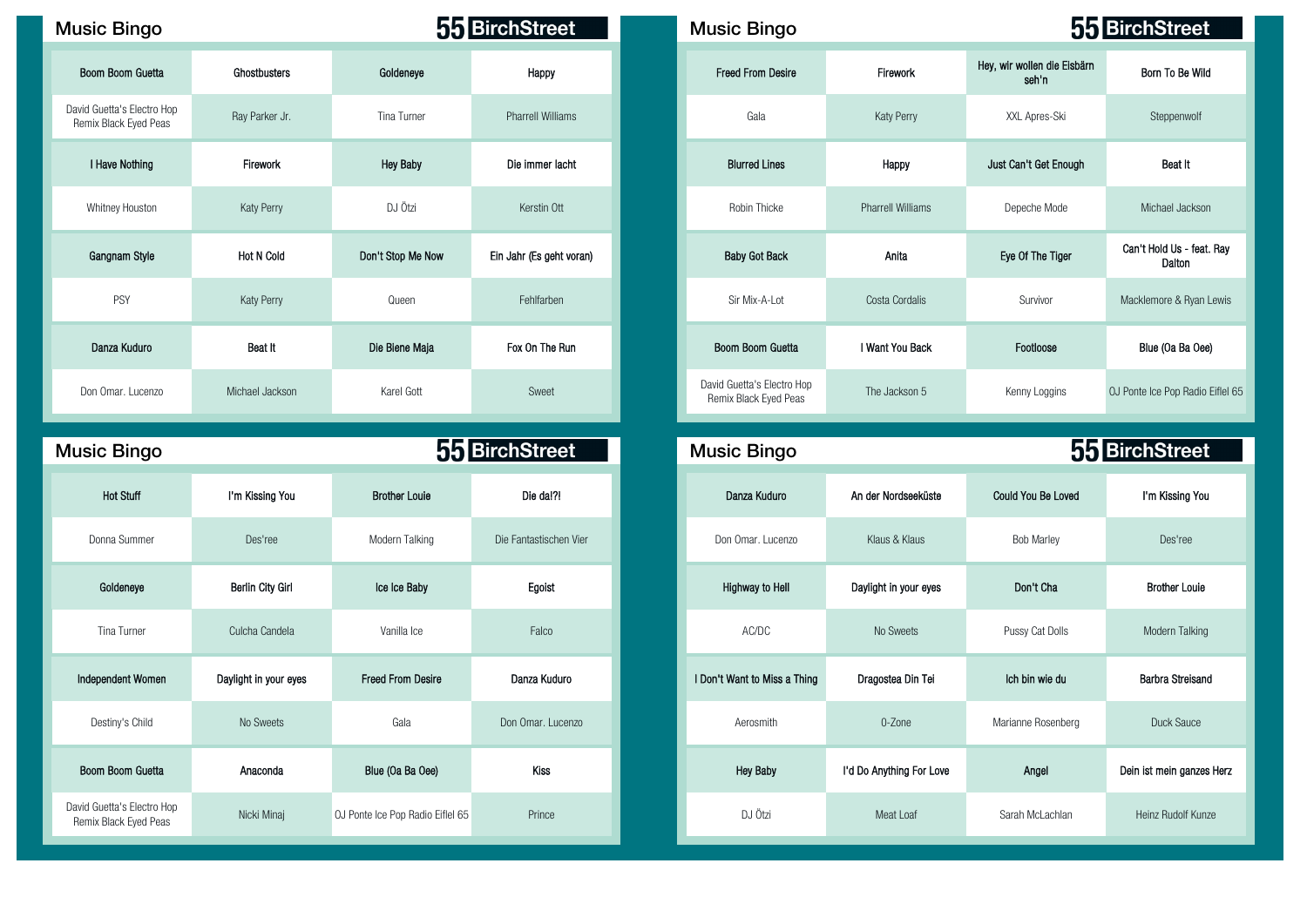## Music Bingo **Music Bingo Music Bingo Music Bingo Music Bingo Music Bingo Music Bingo**

| Ich bin wie du           | Around the World       | <b>Hot N Cold</b>    | Geh mal Bier hol'n                 | I Have Nothing                     | Ghostbusters                                       | Ich bin wie du     | Born To Be W          |
|--------------------------|------------------------|----------------------|------------------------------------|------------------------------------|----------------------------------------------------|--------------------|-----------------------|
| Marianne Rosenberg       | Daft Punk              | Katy Perry           | Mickie Krause                      | Whitney Houston                    | Ray Parker Jr.                                     | Marianne Rosenberg | Steppenwolf           |
| Egoist                   | Fox On The Run         | Kiss                 | Die dal?!                          | Er hat ein knallrotes<br>Gummiboot | Call on Me                                         | Axel F             | Feuermelde            |
| Falco                    | Sweet                  | Prince               | Die Fantastischen Vier             | Wencke Myhre                       | Eric Prydz                                         | Harold Faltermeyer | Michael Wend          |
| I'd Do Anything For Love | Headsprung             | Ein Bett im Kornfeld | Er hat ein knallrotes<br>Gummiboot | <b>Hey Baby</b>                    | <b>Country Roads</b>                               | <b>Hot Stuff</b>   | Im Wagen vor          |
| Meat Loaf                | LL Cool J              | Jürgen Drews         | Wencke Myhre                       | DJ Ötzi                            | Hermes House Band                                  | Donna Summer       | <b>Henry Valentir</b> |
| <b>Hey Baby</b>          | I Gotta Feeling        | Don't Cha            | <b>Brother Louie</b>               | Cowboy und Indianer                | Insomnia                                           | Don't Cha          | Don't Stop Me I       |
| DJ Ötzi                  | <b>Black Eyed Peas</b> | Pussy Cat Dolls      | Modern Talking                     | Olaf Henning                       | Faithless, Rollo Armstrong,<br><b>Sister Bliss</b> | Pussy Cat Dolls    | Queen                 |

| <b>Music Bingo</b>               |                    | 55 BirchStreet         |                        | <b>Music Bingo</b>   |                                        |                 | 55 BirchStreet        |
|----------------------------------|--------------------|------------------------|------------------------|----------------------|----------------------------------------|-----------------|-----------------------|
| Ice Ice Baby                     | I'm Kissing You    | An der Nordseeküste    | 1000 und 1 Nacht       | Kiss                 | <b>Country Roads</b>                   | Highway to Hell | I'd Do Anything For I |
| Vanilla Ice                      | Des'ree            | Klaus & Klaus          | Klaus Lage             | Prince               | Hermes House Band                      | AC/DC           | Meat Loaf             |
| Cowboy und Indianer              | Egoist             | Ein Bett im Kornfeld   | Die dal?!              | Egoist               | Blue (Oa Ba Oee)                       | Call on Me      | Despacito             |
| Olaf Henning                     | Falco              | Jürgen Drews           | Die Fantastischen Vier | Falco                | OJ Ponte Ice Pop Radio Eiflel 65       | Eric Prydz      | Luis Fonsi, Daddy Ya  |
| Blue (Oa Ba Oee)                 | Ich bin wie du     | <b>Hot Stuff</b>       | Call on Me             | <b>Baby Got Back</b> | 1000 und 1 Nacht                       | Ice Ice Baby    | <b>Hey Baby</b>       |
| OJ Ponte Ice Pop Radio Eiflel 65 | Marianne Rosenberg | Donna Summer           | Eric Prydz             | Sir Mix-A-Lot        | Klaus Lage                             | Vanilla Ice     | DJ Ötzi               |
| Gangnam Style                    | Im Wagen vor mir   | I Gotta Feeling        | Around the World       | Griechischer Wein    | Das rote Pferd                         | I Will Survive  | Ab in den Süden       |
| PSY                              | Henry Valentino    | <b>Black Eyed Peas</b> | Daft Punk              | Udo Jürgens          | Markus Becker, Die Mallorca<br>Cowboys | Gloria Gaynor   | <b>Buddy</b>          |

| ic Bingo          |                        |                      | 55 BirchStreet                     | <b>Music Bingo</b>                 |                                             |                    | 55 BirchStreet    |
|-------------------|------------------------|----------------------|------------------------------------|------------------------------------|---------------------------------------------|--------------------|-------------------|
| lch bin wie du    | Around the World       | <b>Hot N Cold</b>    | Geh mal Bier hol'n                 | I Have Nothing                     | Ghostbusters                                | Ich bin wie du     | Born To Be Wild   |
| rianne Rosenberg  | Daft Punk              | Katy Perry           | Mickie Krause                      | Whitney Houston                    | Ray Parker Jr.                              | Marianne Rosenberg | Steppenwolf       |
| Egoist            | Fox On The Run         | Kiss                 | Die dal?l                          | Er hat ein knallrotes<br>Gummiboot | Call on Me                                  | Axel F             | Feuermelder       |
| Falco             | Sweet                  | Prince               | Die Fantastischen Vier             | Wencke Myhre                       | Eric Prydz                                  | Harold Faltermeyer | Michael Wendler   |
| Anything For Love | Headsprung             | Ein Bett im Kornfeld | Er hat ein knallrotes<br>Gummiboot | <b>Hey Baby</b>                    | <b>Country Roads</b>                        | <b>Hot Stuff</b>   | Im Wagen vor mir  |
| Meat Loaf         | LL Cool J              | Jürgen Drews         | Wencke Myhre                       | DJ Ötzi                            | Hermes House Band                           | Donna Summer       | Henry Valentino   |
| <b>Hey Baby</b>   | I Gotta Feeling        | Don't Cha            | <b>Brother Louie</b>               | Cowboy und Indianer                | Insomnia                                    | Don't Cha          | Don't Stop Me Now |
| DJ Ötzi           | <b>Black Eyed Peas</b> | Pussy Cat Dolls      | Modern Talking                     | Olaf Henning                       | Faithless, Rollo Armstrong,<br>Sister Bliss | Pussy Cat Dolls    | Queen             |

| ic Bingo                |                    |                        | 55 BirchStreet         | <b>Music Bingo</b>   |                                        |                 | 55 BirchStreet           |
|-------------------------|--------------------|------------------------|------------------------|----------------------|----------------------------------------|-----------------|--------------------------|
| Ice Ice Baby            | I'm Kissing You    | An der Nordseeküste    | 1000 und 1 Nacht       | Kiss                 | <b>Country Roads</b>                   | Highway to Hell | I'd Do Anything For Love |
| Vanilla Ice             | Des'ree            | Klaus & Klaus          | Klaus Lage             | Prince               | Hermes House Band                      | AC/DC           | Meat Loaf                |
| boy und Indianer        | Egoist             | Ein Bett im Kornfeld   | Die dal?!              | Egoist               | Blue (Oa Ba Oee)                       | Call on Me      | Despacito                |
| Olaf Henning            | Falco              | Jürgen Drews           | Die Fantastischen Vier | Falco                | OJ Ponte Ice Pop Radio Eiflel 65       | Eric Prydz      | Luis Fonsi, Daddy Yankee |
| ue (Oa Ba Oee)          | Ich bin wie du     | <b>Hot Stuff</b>       | Call on Me             | <b>Baby Got Back</b> | 1000 und 1 Nacht                       | Ice Ice Baby    | Hey Baby                 |
| Ice Pop Radio Eiflel 65 | Marianne Rosenberg | Donna Summer           | Eric Prydz             | Sir Mix-A-Lot        | Klaus Lage                             | Vanilla Ice     | DJ Ötzi                  |
| angnam Style            | Im Wagen vor mir   | I Gotta Feeling        | Around the World       | Griechischer Wein    | Das rote Pferd                         | I Will Survive  | Ab in den Süden          |
| PSY                     | Henry Valentino    | <b>Black Eyed Peas</b> | Daft Punk              | Udo Jürgens          | Markus Becker, Die Mallorca<br>Cowboys | Gloria Gaynor   | Buddy                    |